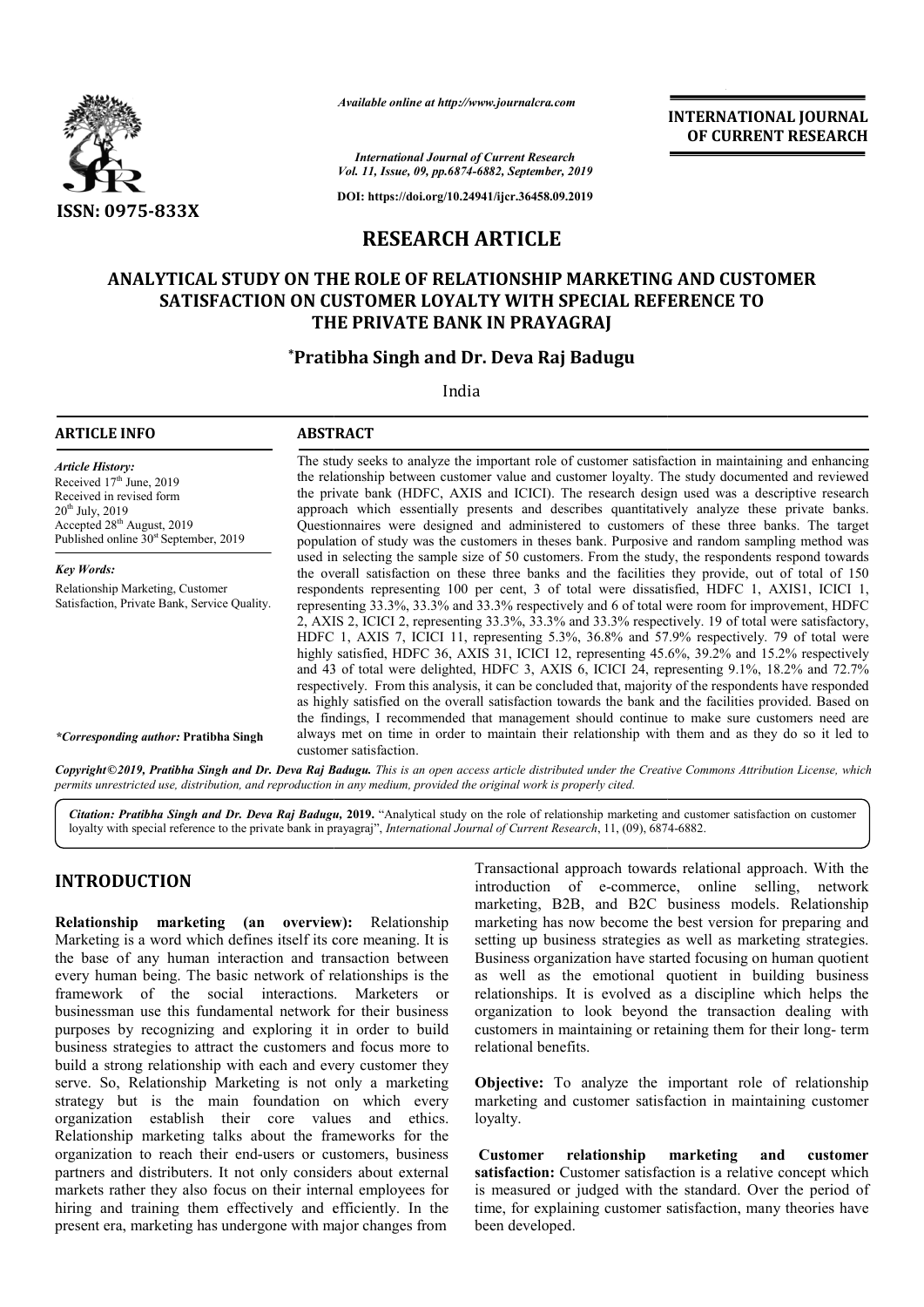Customer satisfaction is considered as an internal activity of organizations directed towards satisfying customer needs and promoting the quality of goods and services. **(**Maleki, 2008). The organization that cannot satisfy their customers cannot attain their objectives and also cannot sustain in the market for long run. Customer satisfaction is feeling that customer perceive that products attributes are according to the expectations. Customer satisfaction is an outcome which is the achievement of consumer pleasure. It is a perception whether the product or services offered provided an enjoyable level of consumer pleasure or not **(**Kazami, 2009). Market scenario related to banking industry is intensely competitive. To be on prime, banks are competing with their rival firms or other financial institutions, (Kayak and Kucukemiroglu, 1992; Hull, 2002). Banks offer near identical services, so they need to differentiate themselves on the basis of product pricing and service quality. (Stanfford, 1996). If bank is providing quality of services to its customers according to the changing tastes and preferences by anticipating and satisfying the needs of the end-users and expectations of the customers, (Howcrof et al., 2002). Customer satisfaction leads to higher growth of market share, overall profitability, lowering cost and improved productivity. (Gale, 1987; Parasuraman and Berry, 1991; Berry et al., 1985; Gravin, 1983; Kotler, 2003).

Customer satisfaction is a feeling achieved by the customer by using the product and services which has met the expectation. It is generally taken to be positive result of customers product and services contentment, pleasure, relief and happiness without any grievances. Therefore, the role of customer satisfaction which is an effective tool used by banks to gain a strategic competitive advantage and to sustain in banking competitive market (Siddiqi, 2010). To retain more customers, banks can implement strategic focus because keeping old customers is much more economical than to attracting new customers (Reichheld and Kenny, 1990). Retained old customers proved to be more profitable and also spread positive word-of-mouth to their friends, relatives which can be promotions for the banks (File and Prince, 1992). Satisfied customers which are loyal to the firms are also less sensitive towards pricing changes (Healy,1999).

It is also concluded that by minimizing customer's defections up to 5% can double the profits. Knowledgeable and informed customers are very conscious of service quality and products availability in the market which led to high competition emerging in the banking sectors, therefore to make customers satisfied and loyal, bank needs to offer better and unique services (Parasuraman et al., 1997; Spreng and Mackenzie, 1996; Jamal and Nasser, 2002; Arasli et al., 2005; Othman and owen, 2002). (Cronin et al., 2000 and Wong and Sohal, 2003), suggested that if banks are offering better and updated service quality has a direct impact on the behavioural aspects. (Rust and Williams, 1994), focused on customer satisfaction results in frequent and greater purchase intensions. There is a positive relation between customer satisfaction and customer loyalty. (Sudin et al., 1994), concluded that fast, effective and efficient services, transactional speed, bank reputation and brand image in the market is an important influential factor while selecting banks by customers. (Levesque and Mc Dougall, 1996), stated that customer satisfaction and retention are the most important aspects related to retail banks. (Bloemer et al., 1998), underpinned theoretical about image, perceived quality and satisfaction which leads to loyalty in the banking industry. (Armstrong & Seng, 2000), studied and analyzed that the

determinants or the factors that influencing customer satisfaction in the banking industry. (Beatty et al., 1996), presented the investigation regarding five dimensions of service quality that is constructed for the study that has impact on customer buying decisions for retention or switching behavior related to banks in Ghana. The study explores the role of customer satisfaction in banking industry.

**Kano model to measure satisfaction:** The Kano model is developed by professor Noriaki Kano and his colleagues of Tokyo Rika University in the 80's. The model of customer satisfaction states the attributes totally based on customer's perception and its effect on customer satisfaction. The model includes three main attributes i.e. (1) Expected (2) Performance (3) Delighted. The Basic or Expected Attributes are those attributes that are unspoken to customer because it is the basic feature present in the product and the reason of customer purchasing. This attribute is not worth mentioning. The Performance or Spoken Attributes are the attributes that are expressed expectations of the customer. And the Surprise or Delight Attributes are those, which are beyond the customer's expectations.

Kano model determines the level of satisfaction gained by the customers. This model measures the satisfaction against customer's perception about product attribute performance and grades the customer's requirements. The assumption of this model is that higher quality does not necessarily results to higher satisfaction for all product features or services required by customers. Kano has mentioned three types of basic requirements, which influence customer satisfaction. They are as follows:

- Must be requirements- These are very basic requirements, if these are not fulfilled, the customer will get extremely dissatisfied.
- One- dimensional requirements These are specially demanded by the customer. The higher the level of fulfillment the higher the satisfaction and vice-versa.
- Attractive requirement- This criterion will have greatest influence on customer satisfaction because these are the additional benefits provided by the marketers in order to attract the customer. In this case customer gets highly delighted and becomes loyal.

Satisfaction is an outcome resulting from comparison between what was expected with the product or services and the reality. The satisfaction Function between perceived quality and expectations. If performance meets expectation, customers gets the satisfaction level. If performance is below expectation, customers will get unsatisfied. And if performance exceeds expectations, customer will get delighted. Once the customer feels delighted, customer loyalty and retention are also achieved, wherein customer feel to avail the same product and services offered by the marketer. Today, business market is totally depending on customer satisfaction and customer loyalty. In order to expand the business services, marketeer must follow customer satisfaction approach. Attracting or finding new customers is proved costlier than retaining the existing one. Maintaining good long-term relationship with the customer higher sales profitability and growth. Relationship marketing is an approach of gaining long-term benefits by the customers loyalty with a long-term value and its success is achieved by customer's long-term satisfaction **(**Kotler 2001).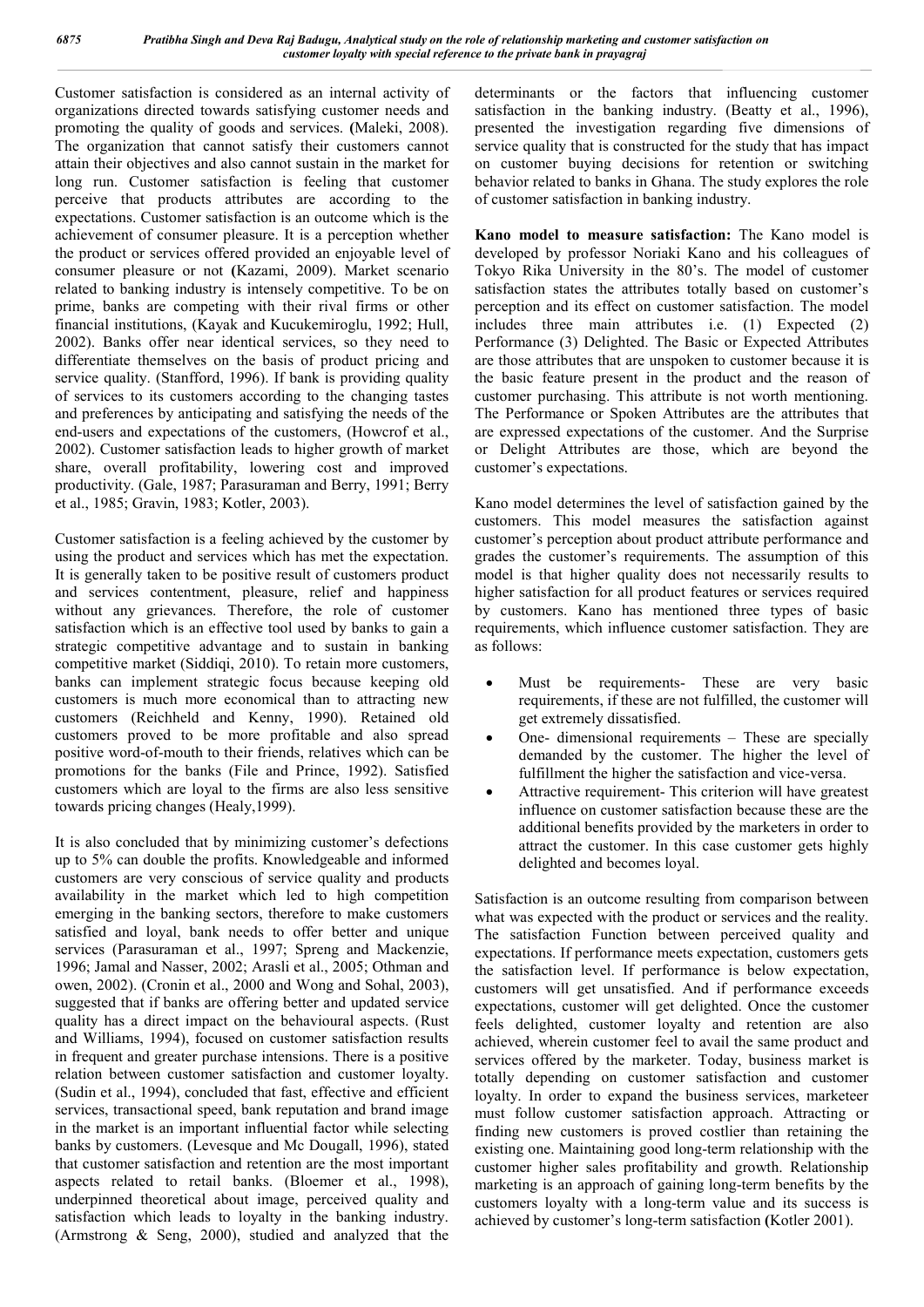Customer satisfaction can be termed as a success pillar in modern marketing. In modern marketing principles, customer satisfaction and loyalty are the crucial factors for the success of any service sectors. There are many positive impacts of relationship marketing on customer satisfaction. This includes Trust, Link, Values, Empathy, Communications, and Commitments. Various studies and research have been done in relation to relationship marketing practices and approach with customer satisfaction. Barnes and Hewlett (1998), studied on financial services, concluded that there should be an emotional interaction between a firm and its important customers. The bond if created between the brand and its loyal customers can never be easily broken by rivalry firms. Terawatanaveng et al. (2007) studied the impact of relationship marketing components i.e. (Dependency, Trust, Commitments, Norms, based on Co-operation and Conflict management) on customer satisfaction in life cycle of the relationship. The conclusion showed that Trust and Dependency link with satisfaction in each steps of relationship building and maturity of relationship whereas, Commitment link only with maturity step of satisfaction. And Conflict management has no impact on satisfaction.

#### **RESEARCH METHODOLOGY**

**Research design:** Research design is the strategy, plan and structure of conducting a research project in this study, the descriptive approach would be employed. It could also suggest unanticipated hypothesis.

**Population:** The target population for this study were the customers and mangers of these selected banks. These are HDFC, ICICI and Axis Bank.

**Sampling techniques:** The convenience, purposive and random sampling methods were used to arrive at the sample. The study has used method of random for customers and managers of each banks. The simple random sampling focused on a selected population that provided every sampling of a given size an equal probability of being selected.

**Sample size:** A sample size of 150 respondents comprising 50 customers, 50 of each customer in the three banks selected.

**Data collection methods:** Questionnaires used were both structured and unstructured. This made use of open ended and close-ended questions. The questionnaires were selfconstructed. Data was gathered directly from HDFC, AXIS and ICICI banks through the use of structured and unstructured questionnaires drafted for respondents to answer. This was in the form of open and close ended questions where comments and suggestions are given when necessary. Likert scale was used to record the respondent of the customers and managers of each banks, ranging from strongly disagrees to strongly agree and for the overall satisfaction dissatisfied to satisfied delighted.

**Data analysis:** The questionnaires that were answered and retrieved were coded and analysed using the Statistical Programme for the Social Sciences (SPSS). Cross tabulation, and bar charts were used to demonstrate the response that was obtained from the respondents. Both qualitative and quantitative methods of investigations were employed in the analysis and interpretation of data for the study.

Based on the analysis and their interpretations, conclusions were drawn and recommendations given.

Limitation: Some of the challenges encountered when administering of the questionnaires include: Situations where respondents were not met at all or even those present had misplaced their questionnaires and new ones had to be given them. Some respondents having been assured of their anonymity of their personalities declined to offer any assistance to me. It can be seen from table 1 above that out of total of 150 respondents representing 100 per cent, 3 of total were strongly disagree, HDFC 1, AXIS 1, ICICI 1, representing 33.3%, 33.3% and 33.3% respectively and 3 of total were disagree, HDFC 1, AXIS 1, ICICI 1, representing 33.3%, 33.3% and 33.3% respectively. 38 of total were neutral (sometimes), HDFC 29, AXIS 8, ICICI 1, representing 76.3%, 21.1% and 2.6% respectively. 50 of total were agree, HDFC 14, AXIS 28, ICICI 8, representing 28%, 56% and 16% respectively and 56 of total were strongly agree, HDFC 5, AXIS 12, ICICI 39, representing 8.9%, 21.4% and 69.6% respectively. It can therefore be concluded that majority of the respondents have responded as strongly agree. It can be seen from table 2 above that out of total of 150 respondents representing 100 per cent, 3 of total were strongly disagree, HDFC 1, AXIS 1, ICICI 1, representing 33.3%, 33.3% and 33.3% respectively and 3 of total were disagree, HDFC 1, AXIS 1, ICICI 1, representing 33.3%, 33.3% and 33.3% respectively. 67 of total were neutral (sometimes), HDFC 30, AXIS 15, ICICI 22, representing 44.8%, 22.4% and 32.8% respectively. 54 of total were agree, HDFC 13, AXIS 31, ICICI 10, representing 21.4%, 57.4% and 18.5% respectively and 23 of total were strongly agree, HDFC 5, AXIS 3, ICICI 16, representing 21.7%, 8.7% and 69.6% respectively. It can therefore be concluded that majority of the respondents have responded as agree.

It can be seen from table 3 above that out of total of 150 respondents representing 100 per cent, 3 of total were strongly disagree, HDFC 1, AXIS 1, ICICI 1, representing 33.3%, 33.3% and 33.3% respectively and 3 of total were disagree, HDFC 1, AXIS 1, ICICI 1, representing 33.3%, 33.3% and 33.3% respectively. 6 of total were neutral (sometimes), HDFC 4, AXIS 1, ICICI 1, representing 66.7%, 16.7% and 16.7% respectively. 88 of total were agree, HDFC 41, AXIS 37, ICICI 10, representing 46.6%, 42% and 11.4% respectively and 50 of total were strongly agree, HDFC 3, AXIS 10, ICICI 37, representing 6%, 20% and 74% respectively. It can therefore be concluded that majority of the respondents have responded as agree. It can be seen from table 4 above that out of total of 150 respondents representing 100 per cent, 3 of total were strongly disagree, HDFC 1, AXIS 1, ICICI 1, representing 33.3%, 33.3% and 33.3% respectively and 3 of total were disagree, HDFC 1, AXIS 1, ICICI 1, representing 33.3%, 33.3% and 33.3% respectively. 16 of total were neutral (sometimes), HDFC 13, AXIS 1, ICICI 2, representing 81.2%, 6.2% and 12.5% respectively. 59 of total were agree, HDFC 23, AXIS 25, ICICI 11, representing 39%, 42.4% and 18.6% respectively and 69 of total were strongly agree, HDFC 12, AXIS 22, ICICI 35, representing 17.4%, 31.9% and 50.7% respectively. It can therefore be concluded that majority of the respondents have responded as strongly agree. It can be seen from table 5 above that out of total of 150 respondents representing 100 per cent, 3 of total were strongly disagree, HDFC 1, AXIS 1, ICICI 1, representing 33.3%, 33.3% and 33.3% respectively and 3 of total were disagree, HDFC 1,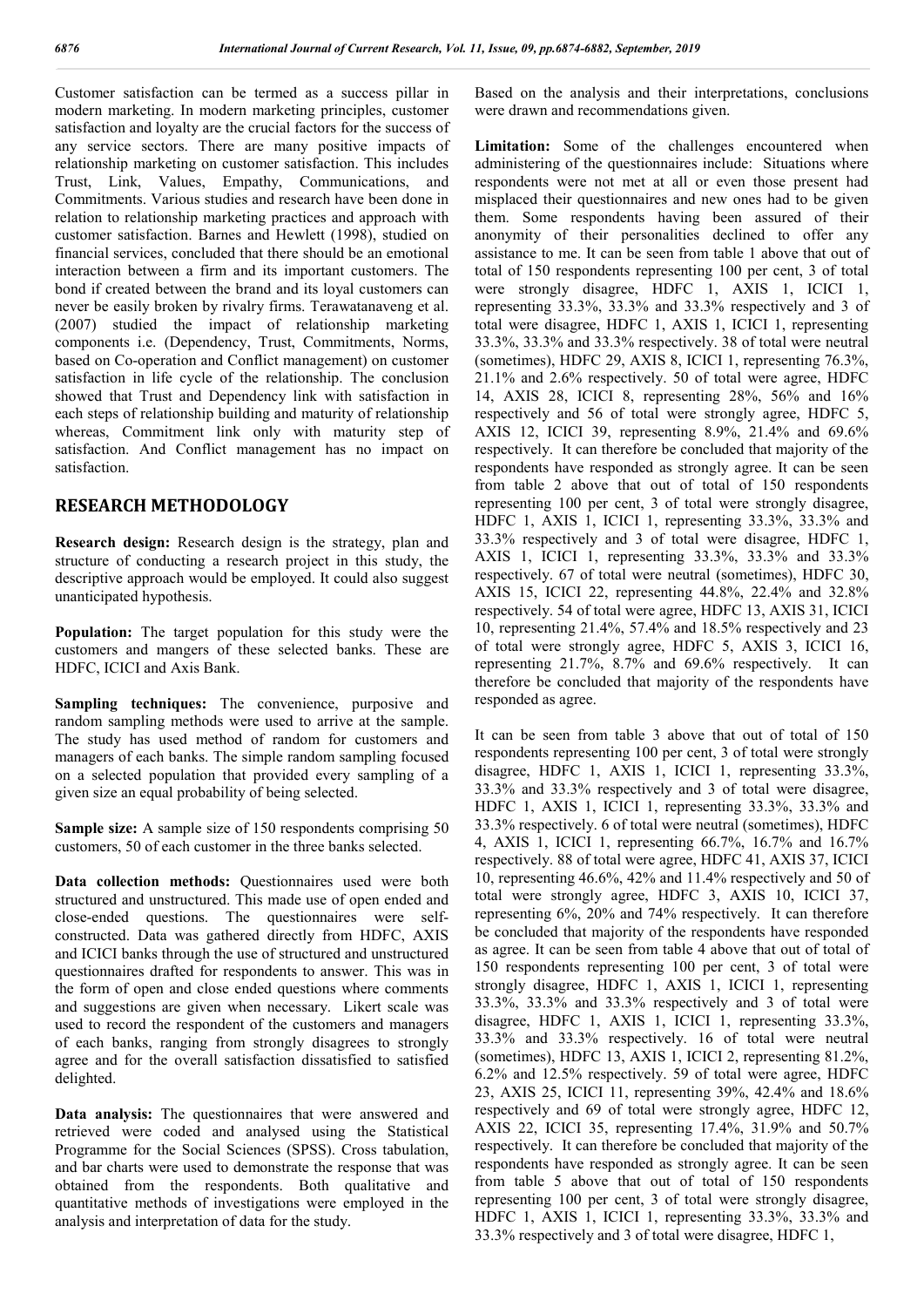#### **OBJECTIVE TO ANALYZE THE IMPORTANT ROLE OF CUSTOMER SATISFACTION IN MAINTAINING RELATIONSHIP BETWEEN CUSTOMER VALUE AND CUSTOMER LOYALTY**

#### **Table 1. The website of the bank is user-friendly and easy to navigate \* Private Bank Cross tabulation**

|                                                |                       |                                                                        | Private Bank |             |              |        |
|------------------------------------------------|-----------------------|------------------------------------------------------------------------|--------------|-------------|--------------|--------|
|                                                |                       |                                                                        | <b>HDFC</b>  | <b>AXIS</b> | <b>ICICI</b> | Total  |
| The website of the Strongly                    |                       | Count                                                                  |              |             |              |        |
| bank is user-friendly Disagree                 |                       | % within The website of the bank is user-friendly and easy to navigate | 33.3%        | 33.3%       | 33.3%        | 100.0% |
| and easy to navigate $\boxed{\text{Disagree}}$ |                       | Count                                                                  |              |             |              |        |
|                                                |                       | % within The website of the bank is user-friendly and easy to navigate | 33.3%        | 33.3%       | 33.3%        | 100.0% |
|                                                | <b>Sometimes</b>      | Count                                                                  | 29           |             |              | 38     |
|                                                |                       | % within The website of the bank is user-friendly and easy to navigate | 76.3%        | 21.1%       | 2.6%         | 100.0% |
|                                                | Agree                 | Count                                                                  | 14           | 28          |              | 50     |
|                                                |                       | % within The website of the bank is user-friendly and easy to navigate | 28.0%        | 56.0%       | $16.0\%$     | 100.0% |
|                                                | <b>Strongly Agree</b> | Count                                                                  |              | 12          | 39           | 56     |
|                                                |                       | % within The website of the bank is user-friendly and easy to navigate | 8.9%         | 21.4%       | 69.6%        | 100.0% |
| Total                                          |                       | Count                                                                  | 50           | 50          | 50           | 150    |
|                                                |                       | % within The website of the bank is user-friendly and easy to navigate | 33.3%        | 33.3%       | 33.3%        | 100.0% |



#### **Bar Chart**

**Table 2. Can do banking using online services anytime or anywhere I want. \* Private Bank Cross tabulation**

|                                                         |                  |                                                                                | Private Bank |             |              |        |
|---------------------------------------------------------|------------------|--------------------------------------------------------------------------------|--------------|-------------|--------------|--------|
|                                                         |                  |                                                                                | <b>HDFC</b>  | <b>AXIS</b> | <b>ICICI</b> | Total  |
| can do banking using Strongly                           |                  | Count                                                                          |              |             |              |        |
| online services anytime Disagree<br>or anywhere I want. |                  | % within I can do banking using online services anytime or anywhere I<br>want. | 33.3%        | 33.3%       | 33.3%        | 100.0% |
|                                                         | Disagree         | Count                                                                          |              |             |              |        |
|                                                         |                  | % within I can do banking using online services anytime or anywhere I<br>want. | 33.3%        | 33.3%       | 33.3%        | 100.0% |
|                                                         | <b>Sometimes</b> | Count                                                                          | 30           | 15          | 22           | 67     |
|                                                         |                  | % within I can do banking using online services anytime or anywhere I<br>want. | 44.8%        | 22.4%       | 32.8%        | 100.0% |
|                                                         | Agree            | Count                                                                          | 13           | 31          | 10           | 54     |
|                                                         |                  | % within I can do banking using online services anytime or anywhere I<br>want. | 24.1%        | 57.4%       | 18.5%        | 100.0% |
|                                                         | Strongly         | Count                                                                          |              |             | 16           | 23     |
|                                                         | Agree            | % within I can do banking using online services anytime or anywhere I<br>want. | 21.7%        | 8.7%        | 69.6%        | 100.0% |
| Total                                                   |                  | Count                                                                          | 50           | 50          | 50           | 150    |
|                                                         |                  | % within I can do banking using online services anytime or anywhere I<br>want. | 33.3%        | 33.3%       | 33.3%        | 100.0% |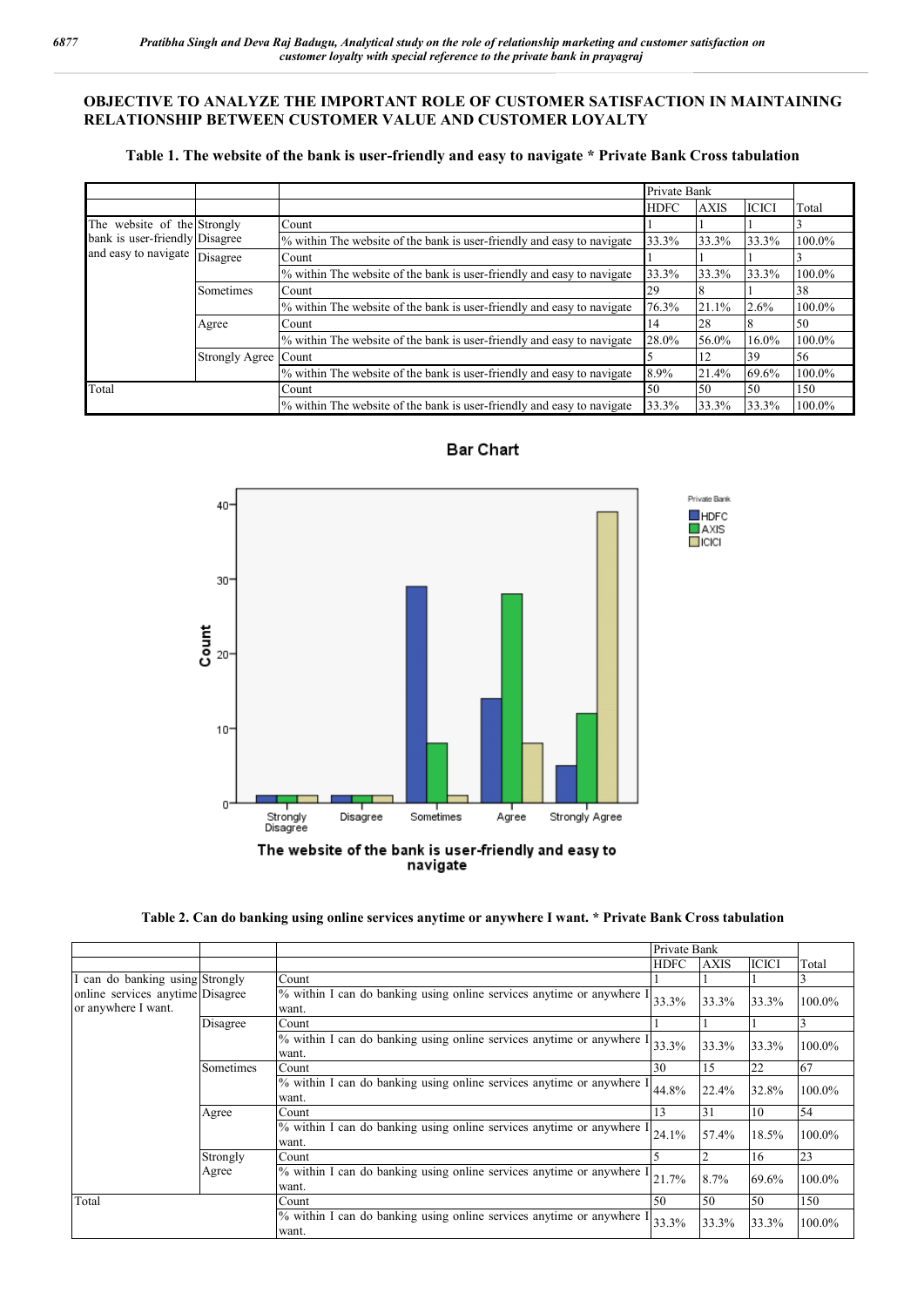

Private Bank

HDFC<br>AXIS<br>CICICI

Private Bank

 $\blacksquare$ HDFC  $R$ 



I can do banking using online services anytime or<br>anywhere I want.



|                    |                |                                                          | Private Bank |             |              |        |
|--------------------|----------------|----------------------------------------------------------|--------------|-------------|--------------|--------|
|                    |                |                                                          | <b>HDFC</b>  | <b>AXIS</b> | <b>ICICI</b> | Total  |
| trust<br>on<br>can | the Strongly   | Count                                                    |              |             |              |        |
| security system of | the Disagree   | % within I can trust on the security system of the bank/ | 33.3%        | 33.3%       | 33.3%        | 100.0% |
| bank/cryptography. |                | cryptography.                                            |              |             |              |        |
|                    | Disagree       | Count                                                    |              |             |              | 3      |
|                    |                | % within I can trust on the security system of the bank/ | 33.3%        | 33.3%       | 33.3%        | 100.0% |
|                    |                | cryptography.                                            |              |             |              |        |
|                    | Sometimes      | Count                                                    | 4            |             |              | 6      |
|                    |                | % within I can trust on the security system of the bank/ | 66.7%        | 16.7%       | 16.7%        | 100.0% |
|                    |                | cryptography.                                            |              |             |              |        |
|                    | Agree          | Count                                                    | 41           | 37          | 10           | 88     |
|                    | Strongly Agree | % within I can trust on the security system of the bank/ | 46.6%        | 42.0%       | 11.4%        | 100.0% |
|                    |                | cryptography.                                            |              |             |              |        |
|                    |                | Count                                                    |              | 10          | 37           | 50     |
|                    |                | % within I can trust on the security system of the bank/ | $6.0\%$      | 20.0%       | 74.0%        | 100.0% |
|                    |                | cryptography.                                            |              |             |              |        |
| Total              |                | Count                                                    | 50           | 50          | 50           | 150    |
|                    |                | % within I can trust on the security system of the bank/ | 33.3%        | 33.3%       | 33.3%        | 100.0% |
|                    |                | cryptography.                                            |              |             |              |        |

#### **Bar Chart**



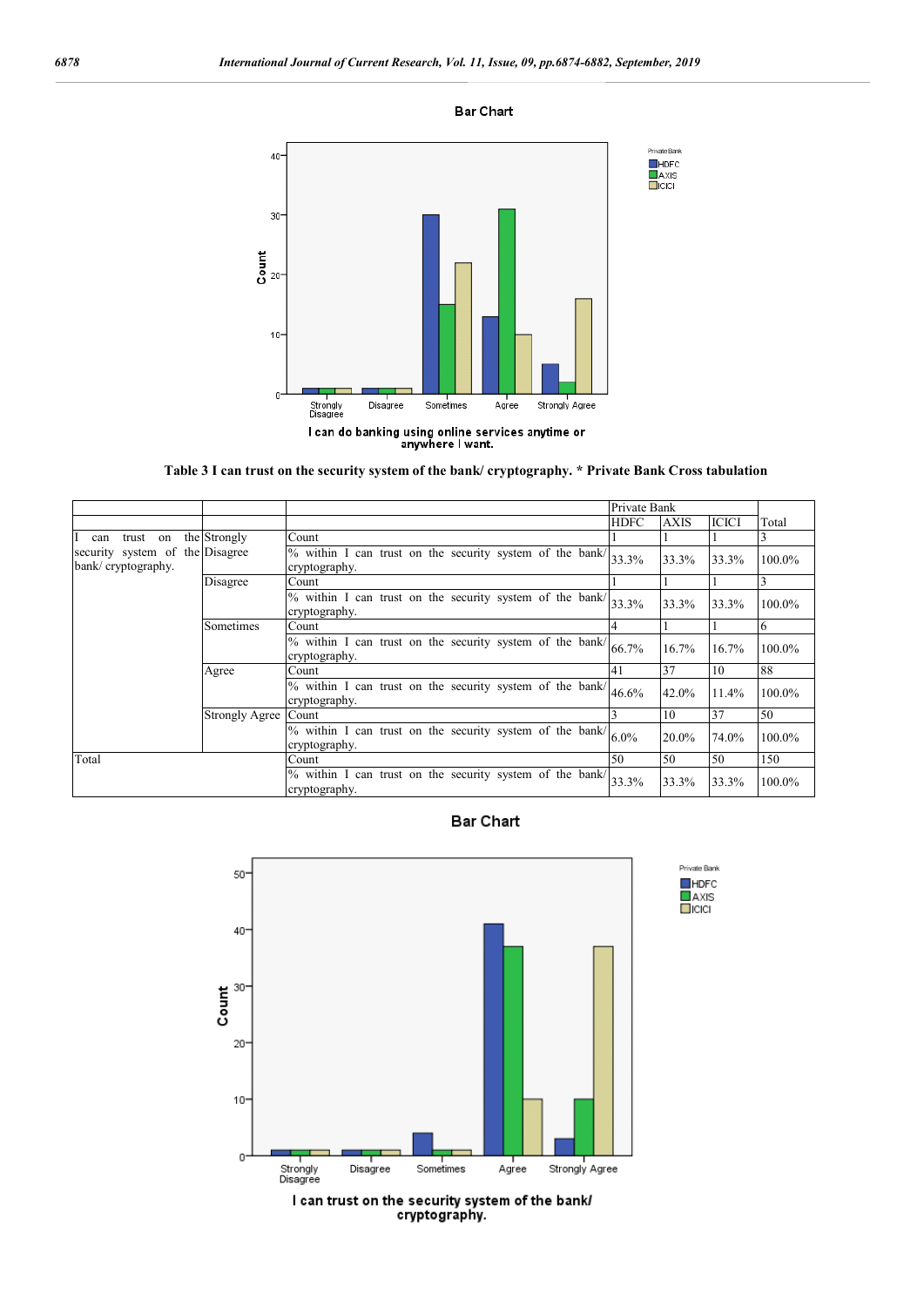| Table 4 My bank always educate me through e-mail, social media, regarding new merchandise issued by the bank. * Private Bank |
|------------------------------------------------------------------------------------------------------------------------------|
| <b>Cross tabulation</b>                                                                                                      |

|                                     |                  |                                                                                                                   | Private Bank             |             |              |                    |
|-------------------------------------|------------------|-------------------------------------------------------------------------------------------------------------------|--------------------------|-------------|--------------|--------------------|
|                                     |                  |                                                                                                                   | <b>HDFC</b>              | <b>AXIS</b> | <b>ICICI</b> | Total              |
| My<br>bank                          | always Strongly  | Count                                                                                                             |                          |             |              |                    |
| educate me<br>e-mail, social media, | through Disagree | % within My bank always educate me through e-mail, social media,<br>regarding new merchandise issued by the bank. | 33.3% 33.3% 33.3% 100.0% |             |              |                    |
| regarding                           | new Disagree     | Count                                                                                                             |                          |             |              |                    |
| merchandise issued<br>by the bank.  |                  | % within My bank always educate me through e-mail, social media,<br>regarding new merchandise issued by the bank. | 33.3%                    |             |              | 33.3% 33.3% 100.0% |
|                                     | Sometimes        | Count                                                                                                             | 13                       |             |              | 16                 |
|                                     |                  | % within My bank always educate me through e-mail, social media,<br>regarding new merchandise issued by the bank. | 81.2%                    | $6.2\%$     |              | 12.5% 100.0%       |
|                                     | Agree            | Count                                                                                                             | 23                       | 25          | 11           | 59                 |
|                                     |                  | % within My bank always educate me through e-mail, social media,<br>regarding new merchandise issued by the bank. | 39.0%                    |             |              | 42.4% 18.6% 100.0% |
|                                     | Strongly         | Count                                                                                                             | 12                       | 22          | 35           | 69                 |
|                                     | Agree            | % within My bank always educate me through e-mail, social media,<br>regarding new merchandise issued by the bank. | 17.4%                    |             |              | 31.9% 50.7% 100.0% |
| Total                               |                  | Count                                                                                                             | 50                       | 50          | 50           | 150                |
|                                     |                  | % within My bank always educate me through e-mail, social media,<br>regarding new merchandise issued by the bank. | 33.3%                    |             |              | 33.3% 33.3% 100.0% |



# **Bar Chart**

Private Bank

 $\blacksquare$ HDFC  $R$ 

My bank always educate me through e-mail, social<br>media, regarding new merchandise issued by the...

| Table 5. I would really love to promote my bank service * Private Bank Cross tabulation |  |  |  |  |
|-----------------------------------------------------------------------------------------|--|--|--|--|
|-----------------------------------------------------------------------------------------|--|--|--|--|

|                                 |               |                                                         | Private Bank |             |              |        |
|---------------------------------|---------------|---------------------------------------------------------|--------------|-------------|--------------|--------|
|                                 |               |                                                         | <b>HDFC</b>  | <b>AXIS</b> | <b>ICICI</b> | Total  |
| I would really love to Strongly |               | Count                                                   |              |             |              |        |
| promote<br>my                   | bank Disagree | % within I would really love to promote my bank service | 33.3%        | 33.3%       | 33.3%        | 100.0% |
| service                         | Disagree      | Count                                                   |              |             |              |        |
|                                 |               | % within I would really love to promote my bank service | 33.3%        | 33.3%       | 33.3%        | 100.0% |
|                                 | Sometimes     | Count                                                   |              |             |              |        |
|                                 |               | % within I would really love to promote my bank service | 25.0%        | 25.0%       | 50.0%        | 100.0% |
|                                 | Agree         | Count                                                   | 39           | 14          |              | 62     |
|                                 |               | % within I would really love to promote my bank service | 62.9%        | 22.6%       | 14.5%        | 100.0% |
|                                 | Strongly      | Count                                                   |              | 33          | 37           | 78     |
|                                 | Agree         | % within I would really love to promote my bank service | 10.3%        | 42.3%       | 47.4%        | 100.0% |
| Total                           |               | Count                                                   | 50           | 50          | 50           | 150    |
|                                 |               | % within I would really love to promote my bank service | 33.3%        | 33.3%       | 33.3%        | 100.0% |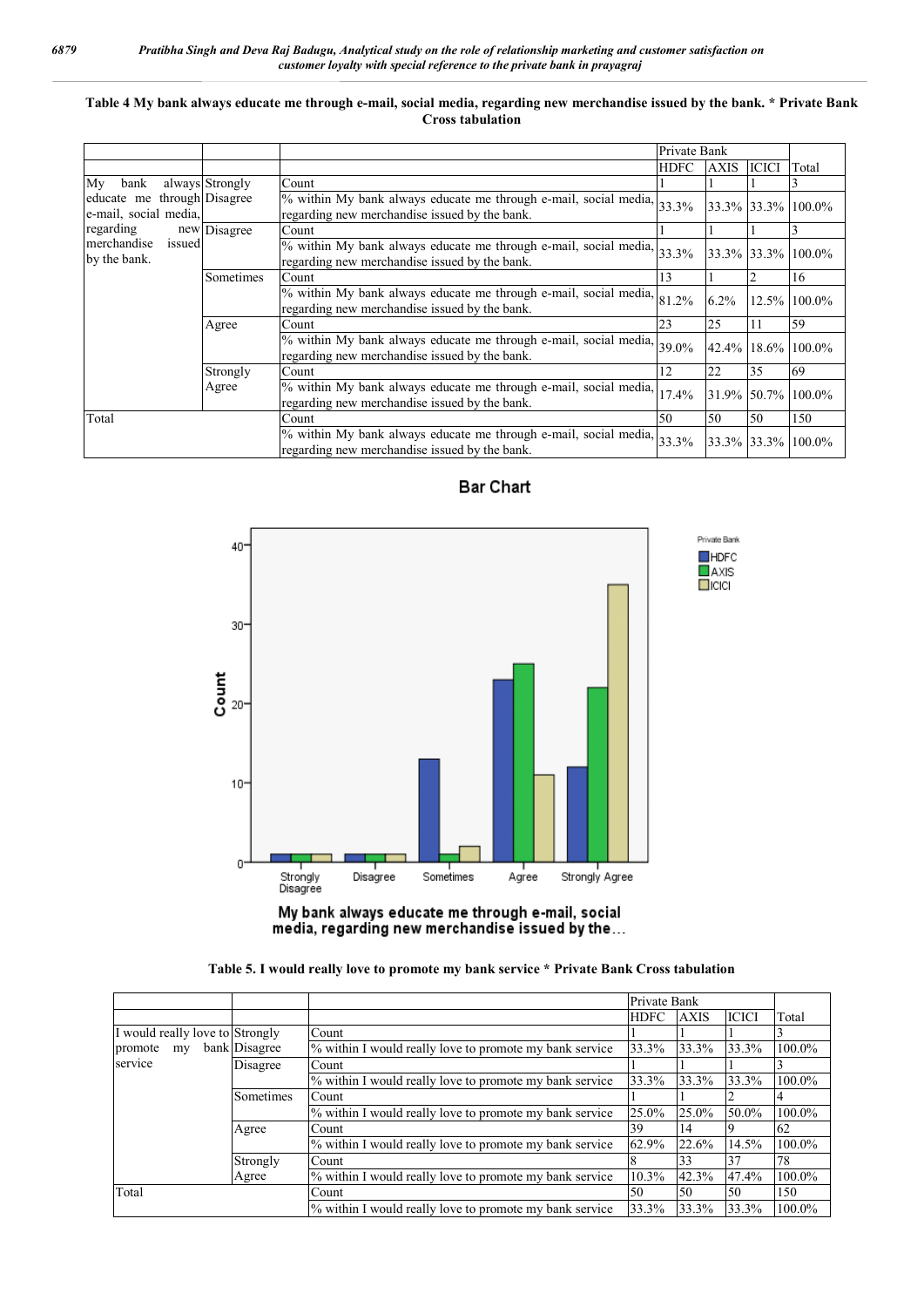



I would really love to promote my bank service

|                          |                           | Private Bank                                                               |             |             |              |        |
|--------------------------|---------------------------|----------------------------------------------------------------------------|-------------|-------------|--------------|--------|
|                          |                           |                                                                            | <b>HDFC</b> | <b>AXIS</b> | <b>ICICI</b> | Total  |
| Overall                  | satisfaction Dissatisfied | Count                                                                      |             |             |              |        |
| towards the bank and the |                           | % within Overall satisfaction towards the bank and the facilities provided | 33.3%       | 33.3%       | 33.3%        | 100.0% |
| facilities provided      | Room                      | for Count                                                                  |             |             |              |        |
|                          | Improvement               | % within Overall satisfaction towards the bank and the facilities provided | 33.3%       | 33.3%       | 33.3%        | 100.0% |
|                          | Satisfactory              | Count                                                                      |             |             |              | 19     |
|                          |                           | % within Overall satisfaction towards the bank and the facilities provided | 5.3%        | 36.8%       | 57.9%        | 100.0% |
|                          | <b>Highly Satisfied</b>   | Count                                                                      | 36          | 31          | 12           | 79     |
|                          |                           | % within Overall satisfaction towards the bank and the facilities provided | 45.6%       | 39.2%       | 15.2%        | 100.0% |
|                          | Satisfied                 | Count                                                                      | 10          |             | 24           | 43     |
|                          | Delighted                 | % within Overall satisfaction towards the bank and the facilities provided | 23.3%       | 20.9%       | 55.8%        | 100.0% |
| Total                    |                           | Count                                                                      | 50          | 50          | 50           | 150    |
|                          |                           | % within Overall satisfaction towards the bank and the facilities provided | 33.3%       | 33.3%       | 33.3%        | 100.0% |



Private Bank

 $\blacksquare$ HDFC  $T$  AXIS



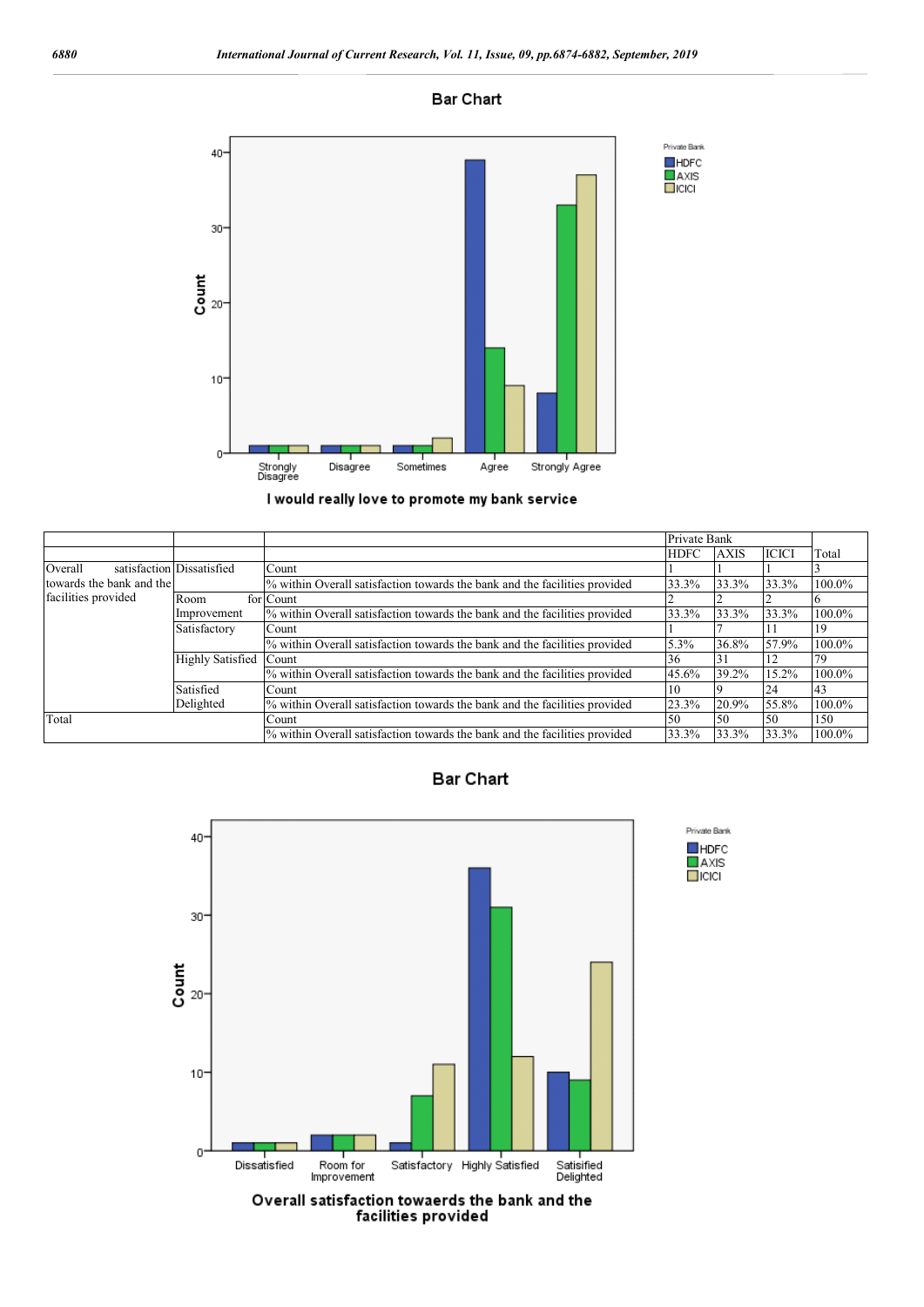AXIS 1, ICICI 1, representing 33.3%, 33.3% and 33.3% respectively. 4 of total were neutral (sometimes), HDFC 1, AXIS 1, ICICI 2, representing 25%, 25% and 50% respectively. 62 of total were agree, HDFC 39, AXIS 14, ICICI 9, representing 62.9%, 22.6% and 14.5% respectively and 78 of total were strongly agree, HDFC 8, AXIS 33, ICICI 37, representing 10.3%, 42.3% and 47.4% respectively. It can therefore be concluded that majority of the respondents have responded as strongly agree. It can be seen from table 48 above that out of total of 150 respondents representing 100 per cent, 3 of total were dissatisfied, HDFC 1, AXIS1, ICICI 1, representing 33.3%, 33.3% and 33.3% respectively and 6 of total were room for improvement, HDFC 2, AXIS 2, ICICI 2, representing 33.3%, 33.3% and 33.3% respectively. 19 of total were satisfactory, HDFC 1, AXIS 7, ICICI 11, representing 5.3%, 36.8% and 57.9% respectively. 79 of total were highly satisfied, HDFC 36, AXIS 31, ICICI 12, representing 45.6%, 39.2% and 15.2% respectively and 43 of total were delighted, HDFC 3, AXIS 6, ICICI 24, representing 9.1%, 18.2% and 72.7% respectively. It can therefore be concluded that majority of the respondents have responded as highly satisfied.

#### **Conclusion**

This study has been found that majority of the respondents of each private bank; the website of the bank is user-friendly and easy to navigate, can do banking using online services anytime or anywhere they want, can trust on the security system of the bank/ cryptography, always educate through e-mail, social media, regarding new merchandise issued by the bank, love to promote the bank services.

**Recommendation:** Even though customers of these banks' responds were that, the website of the bank is user-friendly and easy to navigate, can do banking using online services but others said is not everywhere or anywhere that they can access to do their transaction because of data or network issues. The researcher recommended that management should create a software where customers can have access to do their transaction everywhere or anywhere, even if they do not have data on their phone or network on the area they are, can still do their transaction online. Even though customers love to promote the bank services but managements of each bank should continue to make sure that it keep on satisfying their customers well so they can continue to promote their banks to their friends. There is always room for improvement so management should make sure that security system of the bank/ cryptography, are so ties so that no one can be able to hacker into their system to fraud the bank.

## **REFERENCES**

- Barnes, J.G and Hewlett, D. M. (1998), "Predictors of equity in relationships between financial services providers and retail customers", International Journal of Bank Marketing, vol.-16, (1), 15-23.
- Barnes, J.G. (1994), "Close to the Customer but if it really a Relationship", Journal of Marketing Management, Vol. 10, pp. 561-570.
- Kaynak, E., Kucukemiroglu, O.1992. Bank and Product Selection: Hong Kong. The International Journal of Bank Marketing, 10(1), 3-17.
- Hull, L. 2002. Foreign Own Banks: Implications for New Zealand's Financial Stability. Discussion Paper Series, DP2002/5. http://en.wikipedia.org/wiki/Ghana
- Stafford, M.R. 1996. Demographic discriminators of service quality in the banking industry. The Journal of Services Marketing,  $10(4)$ ,  $6-22$ . http://dx.doi.org/1 0.1108/08876049610124554
- Howcroft, B. Hamilton, R. Hewer, P. 2002. "Consumer attitude and the usage and adoption of home-based banking in the United Kingdom", International Journal of Bank Marketing,20(3), 111-121
- Gale, B.T., and Wood, R. C. 994. Managing Customer value: Creating Quality and Services that Customers Can See. The Free Press.
- Berry, L.L., Parasuraman, A., & Zeithaml, V.A. 1985. Quality counts in services, too. Business Horizons, May-June, 44- 55. http://dx.doi.org/10.1016/0007-6813(85)90008-4
- Parasuraman, A., Zeithaml, V.A., & Berry, L.L. 1985. A conceptual model of service quality and implications for future research. Journal of Marketing, 49 (4), 41-50. http://dx.doi.org/10.2307/1251430
- Kotler, P. 200. Marketing Management, 11th ed., New Jersey, Pearson Education.
- Reichheld, F.F and Kenny, D. 1990. The Hidden Advantages of Customer Retention. Journal of Retail Banking, 7(4), 19-23.
- File, K.M., & Prince, R.A. 1992. Positive word of mouth: Customer satisfaction and buyer behaviour, International Journal of Banking Marketing, 10(1), 25-29. http://dx.doi.org/10.1108/02652329210007867
- Healey, T.J. 1999. Why You Should Retain Your Customers. America's Community banker, 8(9), September, 22-26.
- Parasuraman, A. 1997. Reflections on Gaining Competitive Advantage through Customer Value. Journal of Academy of Marketing Science, 25(2), 154-161.
- Spreng, R.A., Mackenzie, S.B., & Olshavsky, R.W. 1996. A re-examination of the determinants of consumer satisfaction. Journal of Marketing, 19(4), 491.
- Jamal, A., & Naser, K. 2002. Customer satisfaction and retail banking: an assessment of some of the key antecedents of customer satisfaction in retail banking. International Journal of Bank Marketing, 20(4), 146- 60.http://dx.doi.org/10.1108/02652320210432936
- Arasli, H., Katircioglu, S.T., and Mehtap-Smadi, S. 2005. Customer Service Quality in the Greek Cypriot Banking Industry Managing Service Quality 15(1), 41-45.
- Arasli, H., Mehtap-Smadi, S., andKatircioglu, S.T. 2005. A comparison of Service Quality in the Banking Industry some evidence from Turkish and Greek-speaking areas in Cyprus, International Journal of Bank Marketing 23(7), 508-526
- Othman, A. and Owen, L. 2001. "Adopting and measuring customer service quality in Islamic banks: a case study in Kuwait Finance House", International Journal of Islamic Financial Services, 3(1)
- Cronin, J.J., and Taylor S.A. 1992. Measuring Service Quality: A Re-Examination and Extension, Journal of Marketing56(3), 55-68
- Wong A. and Sohal, A. 2003 "Service Quality and Customer Loyalty perspectives on two levels of retail relationship", Journal of Services Marketing, 17(5), 495-513.
- Rust, R., and Zahorik, A. 1993. Customer Satisfaction, Customer Retention and Market Share. Journal of Retailing, 69(2), 193-215.